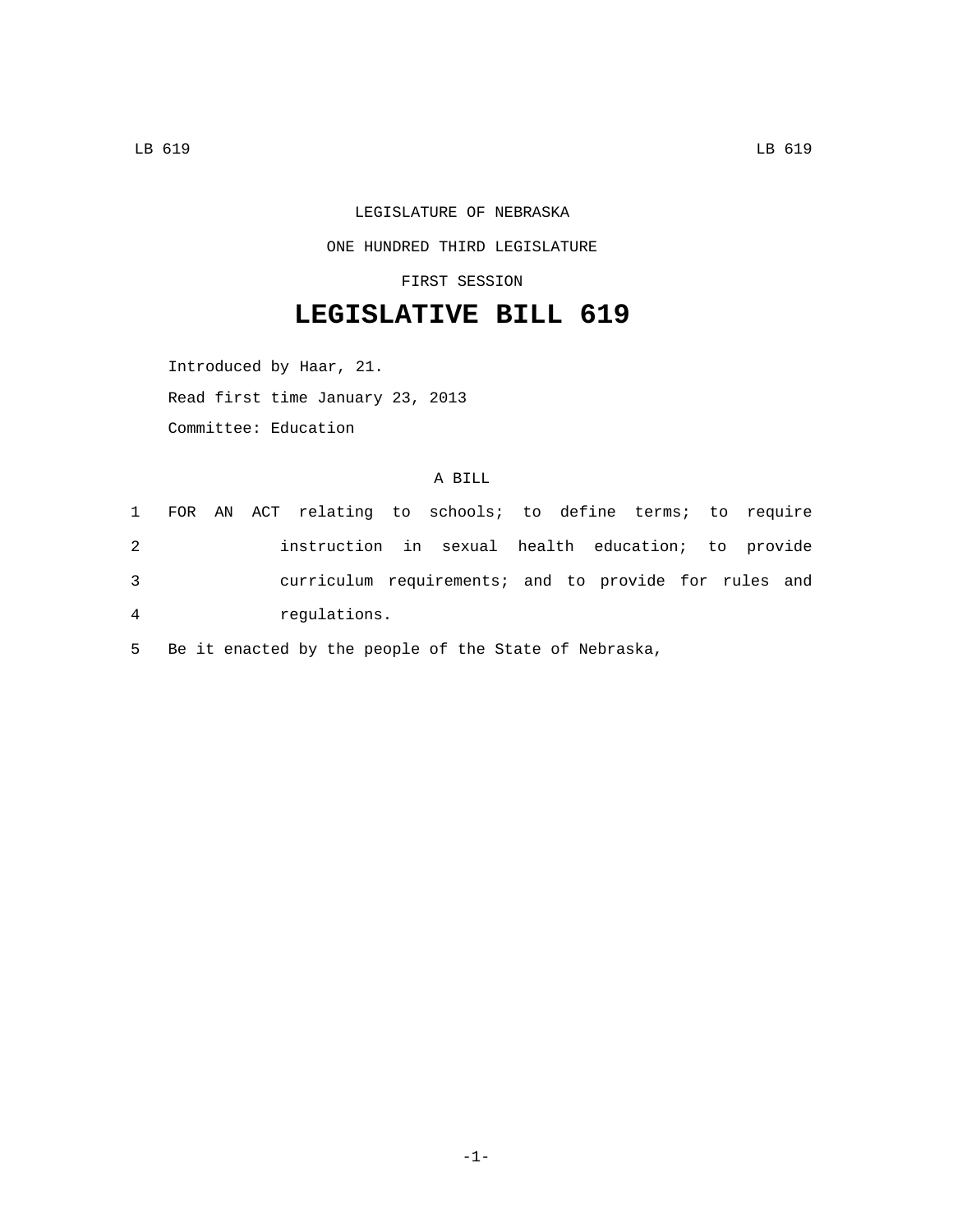| 1           | Section 1. For purposes of sections 1 to 5 of this act:               |
|-------------|-----------------------------------------------------------------------|
| 2           | (1) Age-appropriate means suitable to particular ages or              |
| 3           | groups of students, based on developing cognitive, emotional, and     |
| 4           | behavioral capacity typical for an age or age group; and              |
| 5           | Medically accurate means verified as supported by<br>(2)              |
| 6           | research conducted in compliance with scientific methods and          |
| 7           | recognized as accurate and objective by professional organizations    |
| 8           | and governmental agencies with expertise in the field of sexual       |
| $\mathsf 9$ | health, including the American Medical Association, the United States |
| 10          | Department of Health and Human Services, and the Centers for Disease  |
| 11          | Control and Prevention of the United States Department of Health and  |
| 12          | Human Services.                                                       |
| 13          | Sec. 2. Beginning with school year 2014-15 and for each               |
| 14          | school year thereafter, each school district required to comply with  |
| 15          | rules and regulations of the State Board of Education for the         |
| 16          | accreditation of schools shall offer instruction in sexual health     |
| 17          | education pursuant to a curriculum which meets all the following      |
| 18          | criteria:                                                             |
| 19          | (1) Instruction and materials shall be age-appropriate;               |
| 20          | All information presented shall be<br>(2)<br>medically                |
| 21          | <u>accurate;</u>                                                      |
| 22          | (3) The curriculum shall include, but not be limited to,              |
| 23          | the following information:                                            |
| 24          | The benefits of and reasons for not engaging in<br>(a)                |
| 25          | shared sexual behaviors that carry risks for pregnancy or sexually    |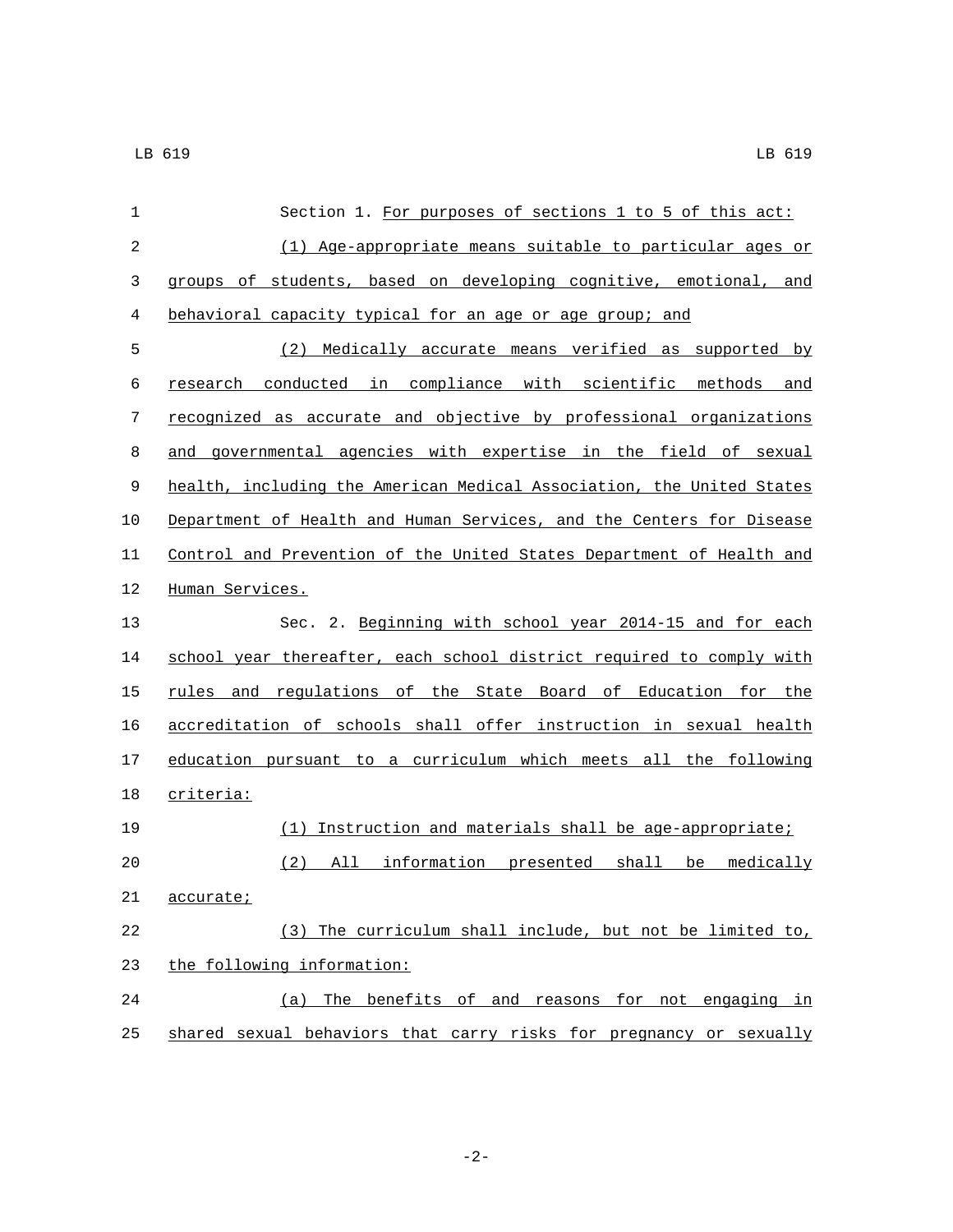| 1  | transmitted infections, including information that not engaging in    |  |  |  |  |  |  |  |
|----|-----------------------------------------------------------------------|--|--|--|--|--|--|--|
| 2  | such behaviors is the only certain way to prevent pregnancy and to    |  |  |  |  |  |  |  |
| 3  | reduce the risk of sexually transmitted infections, including, but    |  |  |  |  |  |  |  |
| 4  | not limited to, human papilloma virus, chlamydia, and the human       |  |  |  |  |  |  |  |
| 5  | immunodeficiency virus, the virus that causes acquired                |  |  |  |  |  |  |  |
| 6  | immunodeficiency syndrome (AIDS); and                                 |  |  |  |  |  |  |  |
| 7  | (b) The negative effects of alcohol and drug use on                   |  |  |  |  |  |  |  |
| 8  | decisionmaking;                                                       |  |  |  |  |  |  |  |
| 9  | The curriculum shall provide students with<br>(4)                     |  |  |  |  |  |  |  |
| 10 | information that includes, but is not limited to, the following:      |  |  |  |  |  |  |  |
| 11 | (a) Side effects, health benefits, effectiveness and                  |  |  |  |  |  |  |  |
| 12 | safety of abstinence and the consistent and correct use of all        |  |  |  |  |  |  |  |
| 13 | contraceptive methods approved by the federal Food and Drug           |  |  |  |  |  |  |  |
| 14 | Administration of the United States Department of Health and Human    |  |  |  |  |  |  |  |
| 15 | Services; and                                                         |  |  |  |  |  |  |  |
| 16 | (b) Information relating to sexually transmitted                      |  |  |  |  |  |  |  |
| 17 | infections, including, but not limited to, the means by which such    |  |  |  |  |  |  |  |
| 18 | infections are and are not transmitted, the effectiveness of all      |  |  |  |  |  |  |  |
| 19 | methods approved by the federal Food and Drug Administration for      |  |  |  |  |  |  |  |
| 20 | reducing the risk of contracting or transmitting sexually transmitted |  |  |  |  |  |  |  |
| 21 | infections, and the treatment of such infections;                     |  |  |  |  |  |  |  |
| 22 | (5) The curriculum shall provide information relating to              |  |  |  |  |  |  |  |
| 23 | healthy relationships;                                                |  |  |  |  |  |  |  |
| 24 | (6) The curriculum shall provide information on peer and              |  |  |  |  |  |  |  |
| 25 | social pressure related to sexual behaviors and address methods of    |  |  |  |  |  |  |  |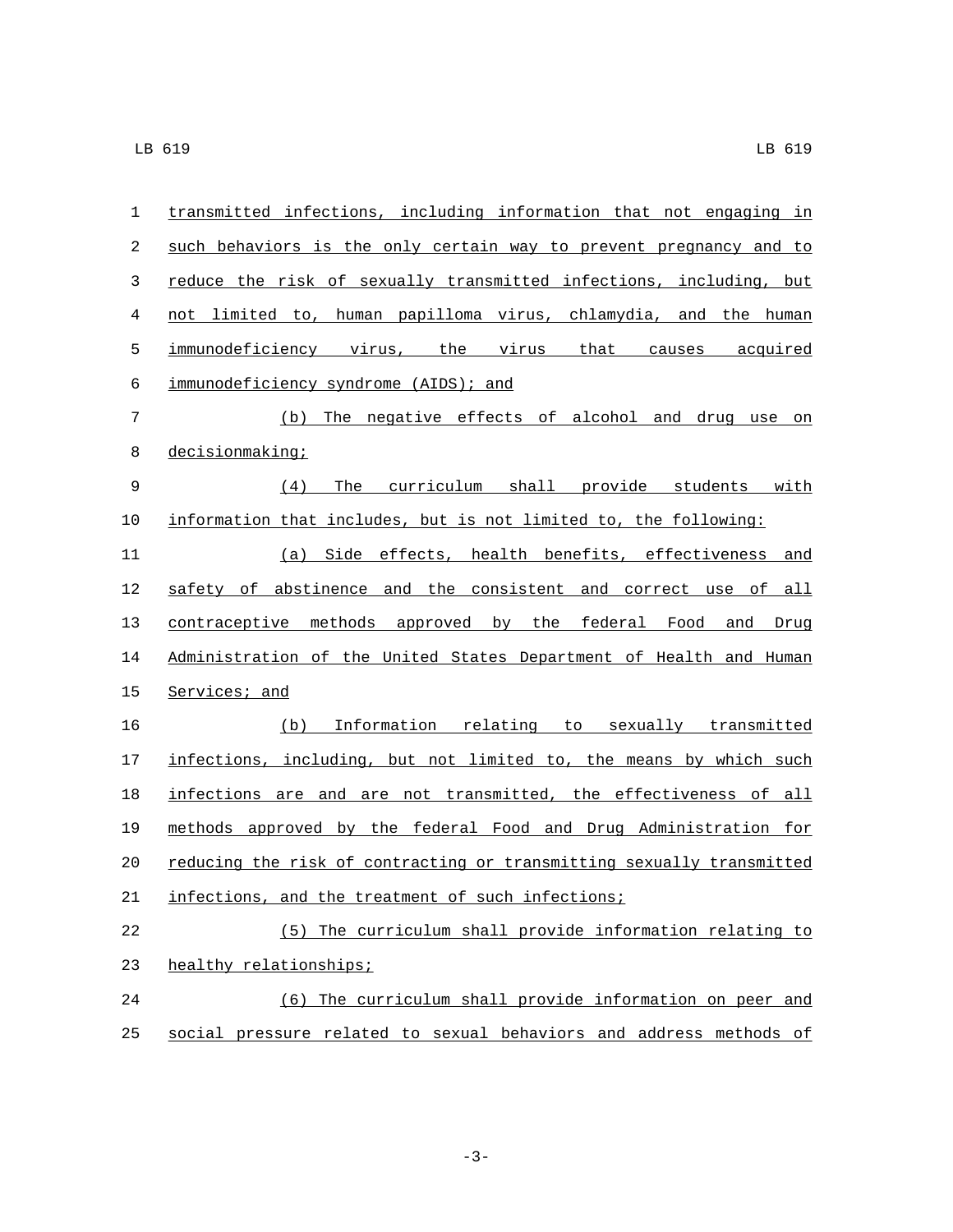| $\mathbf 1$ | avoiding such pressures;                                              |
|-------------|-----------------------------------------------------------------------|
| 2           | The curriculum shall provide information on<br>(7)                    |
| 3           | recognizing and managing inappropriate and unwanted sexual advances   |
| 4           | and that it is wrong to take advantage of or exploit another person;  |
| 5           | The curriculum shall encourage youth to communicate<br>(8)            |
| 6           | with parents or guardians and other trusted adults about sexuality;   |
| 7           | (9) Instructors may answer in good faith any question                 |
| 8           | initiated by a student regarding the material of the course; and      |
| 9           | (10) Instruction and materials shall be appropriate for               |
| 10          | use with, and shall not promote bias against, students based on race, |
| 11          | ethnic or cultural background, sexual orientation, or gender or       |
| 12          | gender identity, sexually active students, and students with          |
| 13          | disabilities.                                                         |
| 14          | Sec. 3. (1) A student shall be excused from any part of               |
| 15          | the instruction required pursuant to section 2 of this act if the     |
| 16          | student's parent or quardian provides a written request to the        |
| 17          | school.                                                               |
| 18          | (2) Curricula required by section 2 of this act shall be              |
| 19          | available for viewing upon the request of a student's parent or       |
| 20          | guardian.                                                             |
| 21          | Sec. 4. The State Department of Education shall develop               |
| 22          | and maintain a list of sexual health education curricula that are     |
| 23          | consistent with the requirements of sections 1 to 3 of this act. The  |
| 24          | list shall be updated at least annually and made available on the     |
| 25          | department's web site. The department shall adopt and promulgate      |